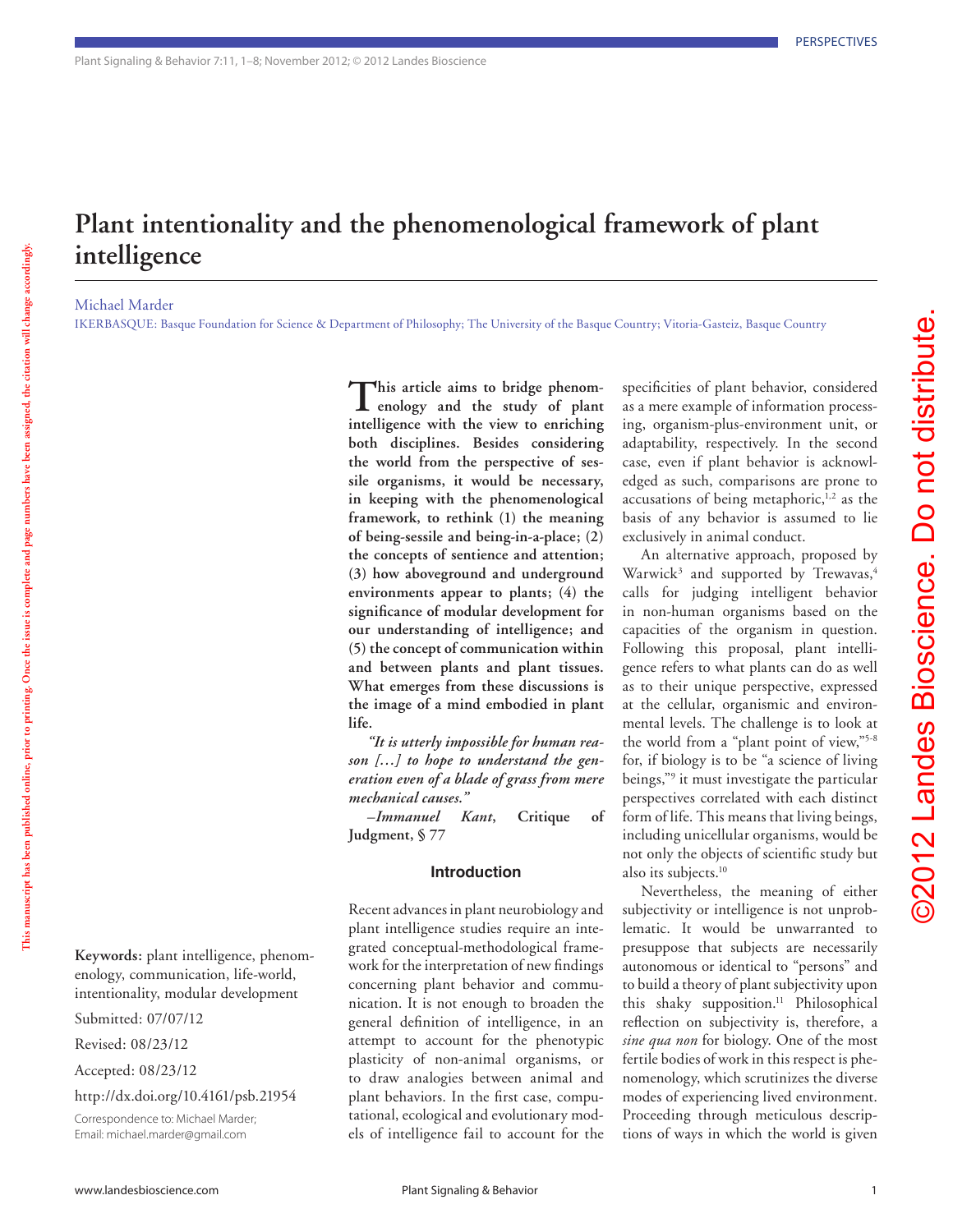and appears to subjects acting within it, the phenomenologist reconstructs their specific experiential standpoints. The meaning of subjectivity becomes indissociable from the meaningfulness of the world for a given subject.

To argue for an extension of the phenomenological framework to plant intelligence studies is, in fact, to bring phenomenology back to its roots. Some of the most important figures in the twentieth-century segment of this intellectual movement, including Heidegger and Merleau-Ponty, drew heavily on the work of a biologist von Uexküll, author of *A Foray into the World of Animals and Humans*. 10 But Uexküll's work includes a fatal blind spot: he accepted the thesis of cross-species differences in perspectives on the environment among animals but did not entertain the possibility of a plant world-view. Indeed, in his book, plants remain relegated to the background of animal life, as its passive supports or habitats.

The goal of this article is to start bridging phenomenology and plant intelligence studies with the view to enriching both disciplines. Besides reconsidering the world from the perspective of sessile organisms, it would be necessary, in keeping with the phenomenological framework, to rethink (1) the very meaning of being-sessile and being-in-a-place; (2) the concepts of sentience and attention; (3) how aboveground and underground environments appear to plants; (4) the significance of modular development for our understanding of intelligence; and (5) the concept of communication within and between plants and plant tissues. What emerges as a result is, to paraphrase Thompson,<sup>12</sup> the picture of an embodied mind in plant life.

#### **Plant Subjectivity in Western Philosophy: A Very Brief Overview**

In the history of Western philosophy, the idea of plant subjectivity has a long and venerable genealogy. According to Aristotle, plants have a vegetative soul, *to threptikon*, with the signature capacities for nourishment and reproduction. It must be stated that the ancient Greek idea of "soul," *psukhé*, does not coincide

with a later, Judeo-Christian sense of this term. *Psukhé* is a set of active capacities of an organism, not an invisible entity connected to the divine. The capabilities of plants, for Aristotle, are common to all living beings, be they animal or human, who have other capacities—sensation and rational thought—superadded to the vegetative soul. There is, also, a clear continuity among the different classes of organisms, in that the "the earlier type always exists potentially (dunamei) in that which follows,"<sup>13</sup> implying that the vegetative soul carries on "potential" existence in the sensitive psyche of the animal and in the rational soul of the human.

When today plant behavior is defined in terms of activity, as what plants can do,4,14 this definition harkens back to the Aristotelian capacities of *to threptikon*. Furthermore, if "[t]here should be… aspects of intelligent behavior in lower organisms from which our superlative capacities are but the latest evolutionary expression,"15 then Aristotle's hypothesis of the continuity of capacities remains in effect, even as it is updated with reference to evolutionary theory. Where plant intelligence studies differ from Aristotle, however, is in the ascription of the so-called "higher capacities" to plants. In and of themselves, nourishment and reproduction entail complex decisions related to the availability of resources. For example, root foraging for rich soil patches,<sup>16</sup> kin recognition (rejection of pollen contributed by a related plant sharing the allele or by the rejecting plant itself, $)^{17}$  or rapid morphological changes in response to environmental alterations (e.g., adjustment to drought by shedding leaves).<sup>14</sup> Additionally, plants express almost all known neurotransmitters, $18$  confirming the extension of *to threptikon* well beyond the activities Aristotle and his followers allotted to them. Hence, the lines of demarcation between the "higher" and the "lower" capacities, between consciousness and non-consciousness and, by implication, between biological regna are not as rigid as classical thinkers believed.

Although Aristotle corroborated the existence of vegetative soul, he considered it to be inferior to human and animal capacities, so much so that he identified plants as "deficient animals." Due to the static nature of metaphysical philosophy, this view had remained largely unchanged up until the nineteenth century, when it culminated in Hegel's philosophy of nature, according to which, in plants, "the objective organism and its subjectivity are still immediately identical."19 The selfhood of plants, for Hegel, is negative, in that it is not autonomous, does not find completion in itself, but only in the inorganic "other" (sunlight or the world of minerals) to which it is physically and conceptually proximate. The relative undifferentiation of plant tissues, the absence of an organismic whole to which plant organs would be subordinated, the perceived passivity of plants rooted in the soil—Hegel conceives all these features of plant life as justifications for the deficient status of their subjectivity in the grip of the inorganic world.

Much of what philosophers such as Hegel have found to be inferior in plant morphology and physiology actually explains the plants' phenotypic plasticity, their ability to respond to changing environmental circumstances through often localized adjustment.<sup>14</sup> In fact, meristematic action and modular development (the first two objects of Hegel's critique) are the foundations of plant behavior and are responsible for the increase of genetic diversity within a single plant that lives with all of its mutations $20$  and, therefore, for a virtually unlimited number of viable possibilities for its self-expression in comparison to animal genetics. The attribution of absolute passivity to plants, on the other hand, is downright erroneous, as research into defenses against herbivore predators through volatile plant chemicals has shown.<sup>21</sup>

Two other emblematic developments in nineteenth-century theorizations of plant life are worth mentioning, because, though they represent definite advances over the preceding conceptualizations, they also anticipate the current state of plant intelligence studies. First the Darwins' "root-brain hypothesis,"22 which has been receiving much attention of late, $23$  postulated the root apex as a brain-like organ, sensitive and capable of navigating the soil in search for resourcerich patches. Second, is Nietzsche's idea that the plant's nourishment and growth are the expressions of its will-to-power.<sup>24</sup>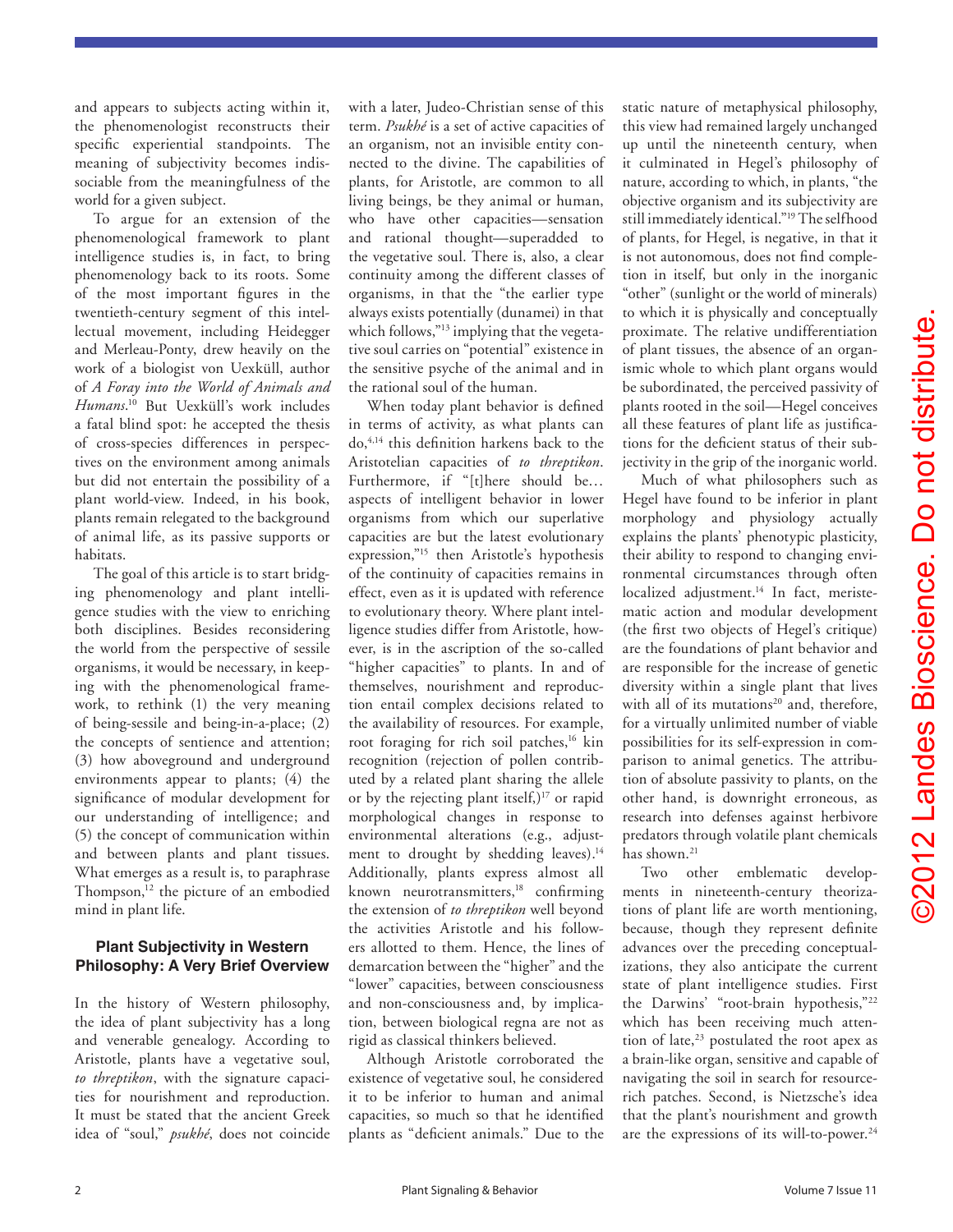While Darwin constructed a plant-animal analogy, Nietzsche, who was also influenced by Darwinism, relied on a broad general concept—akin to the contemporary cognitive emphasis on information processing—that represented the universal substratum for life at the price of obfuscating the unique texture of plant biology.

### **Being-Sessile and Being-in-a-Place**

One of the most obvious features of plant life is the fact that plants are sessile. All too often, sessility has been mistaken for the plants' immobility and impassiveness, with the notable exceptions of rapid movements observed in *Mimosa pudica* or *Dionaea muscipula*. This is a quintessentially modern prejudice, resulting from the exclusive identification of movement with locomotion. Aristotle, to his credit, recognized that the latter is only one of four types of movement, the other three being growth, decay and change of state (metamorphosis), all of which are present in plant life.<sup>25</sup> It is evident that the fixedness of plants is an impressionistic mistake, given their lateral and vertical extensions both above and below ground level. Although they appear to be anchored in a place, plants incessantly explore their environments, maximizing their exposure to sunlight, avoiding or growing toward the roots of their neighbors and monitoring and responding to changing environmental conditions.

The plants' being-in-a-place is far from a passive inclusion in a locale. The places occupied by organisms are not objectively fixed; they are inhabited, differentiated and constructed in the course of organismic life and development. Directional gravity sensing in gravitropism allows the plant to discern the difference between what is "up" and what is "down,"53,55 introducing the first orientational differentiation into environmental space, imposing a meaningful grid onto it and transforming it into a place or a habitat. As phenomenology shows, lived space is relative to the bodily orientation of the subject, who is at the "degree-zero" of its milieu. The contours of place are also relative to the plant's orientation; they change as the plant grows, extends its reach further both vertically and laterally and releases volatile airborne and belowground biochemical signals. Its sense of place therefore depends on the non-random, deliberate placement of new leaves and shoots.14 In other words, the place dynamically emerges from the plant's living interpretation of and interaction with its environment.

Only when sessility is taken to be synonymous with passivity, does it point toward the general conclusion that plants live in a state of torpor, the conclusion buttressed by the fact that plant cells are enclosed within the walls of rigid cellulose.20 From this, the philosopher Bergson extrapolates that plants are characterized by "consciousness asleep and by insensibility,"26 though he immediately moderates this claim by considering plant insensibility to be nothing more than a reversible tendency, hinting at the possibility of plant behavior. Still, the dynamic nature of plant growth and adaptation requires plant cells that are "inherently excitable and sensory."18,27,28,49 Even if cells do not circulate in the bodies of plants, as they do in animal bodies, they generate action potentials and synthesize the protein RHD3, responsible for the proper arrangement of root cell files underlying the direction of root growth.29 It is this directionality of growth, along with its deliberate regulation, that will hold the clue to the intentionality inherent in plant life.

At the origins of phenomenology, intentionality was conceived as "consciousness of..." or, in strikingly spatial terms, as "directedness toward…" To be conscious is to intend something, that is to say, to be directed toward the intended object (the metaphysical concept this notion supplants is "will"). In light of this definition, the intentionality of plants may be understood as the movement of growth, directed toward the optimal patches of nutrientrich soil and sources of light. Hegel, too, was aware of this feature of plant behavior; citing potatoes that sprouted in the cellar, he wondered at how the sprouts "climb up the wall as if they knew the way, in order to reach the opening where they could enjoy the light."19 When animals intend something, they enact their directedness-toward by moving their muscles; when plants intend something, their

intentionality is expressed in modular growth and phenotypic plasticity. Plant and animal behaviors are the accomplishments of the goals set in their respective intentional comportments. The RHD3 ordering of root cell files exemplifies the directedness of intentionality, for which growth acts as an extended, spatial model. This is but one example of plant intentionality: the subsequent sections of the present article will describe other aspects of this crucial phenomenological concept, operative in plant life.

The chief cause behind the illusion of plant immobility is the difference in the time scales of human and plant lives. In everyday settings it is impossible to perceive the growth of plants, since many plant responses may take days or even weeks. From the phenomenological vantage point, not only the sense of place but also that of time is indexed to the subject who experiences it. In contrast to the objective "clock time," Husserl, who stood at the origins of this intellectual movement, put emphasis on "internal time consciousness," or on how subjects experience the passage of time as either fast or slow depending, for example, on their mood at any given moment. It is likely that such variations in temporal perspectives are not only interpersonal but also extend to cross-species and cross-kingdoms differences. If the phenomenology of plant intelligence is relative to the capacities of plants, then these, too, must be relative to the specific temporal framework, wherein these capacities are enacted.

One area where there is a partial overlap between the internal time consciousness of animals and plants is time estimation with the help of circadian clocks.<sup>30,31</sup> Besides the fact that the same molecular mechanisms permit plants and animals to exploit circadian clocks, leaves of some plants, such as *Lavatera cretica*, can anticipate the direction of sunrise, even after they have been prevented from solar tracking for several days.32 The combination of memory and anticipation is consistent with the phenomenological description of time as the retention of a past "now-moment" and the projection into a future "now-moment" by a conscious subject. The sense of place remains incomplete without this, its experiential temporal dimension.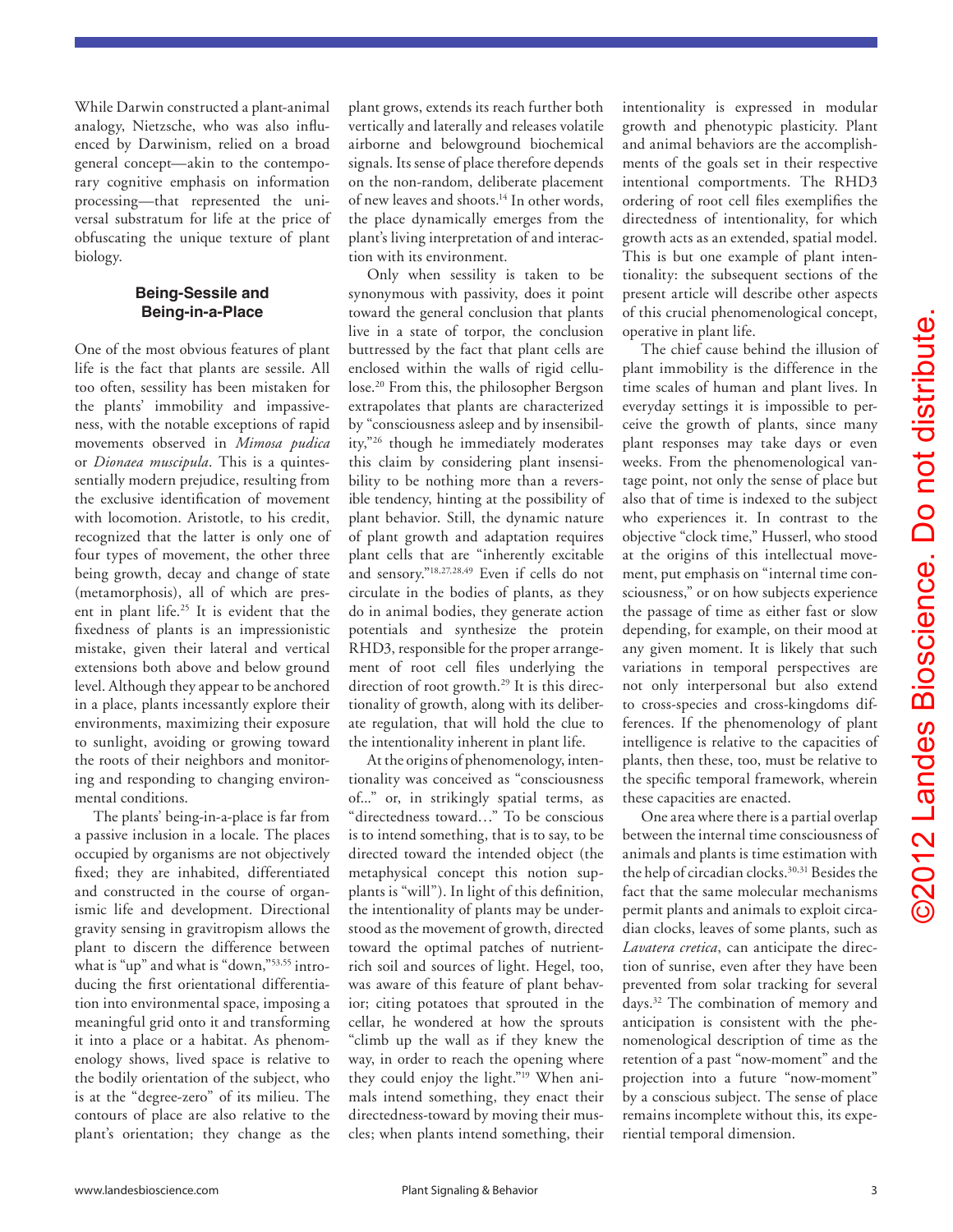Plant intelligence entails, at the most basic level, the subjective constitution of lived space and time by the plants themselves. Plant behavior is marked by a successful (from the practical or pragmatic point of view) orientation in local environment, taking into account minute changes in temperature, humidity gradients and so forth.15 One of the reasons behind this success is that plants grow not so much in opposition as in contiguity with the ecological niche they inhabit, as evidenced by the maximization of their surface exposure. A rooted mode of being and thinking is, then, characterized by extreme attention to the place and context of growth and, hence, by a sensitivity that at times exceeds that of animals.

## **Plant Sentience and Bio-Attention**

It is possible to infer plant sentience from the fact that plants explore and pursue unevenly distributed resource gradients, assess environmental dangers from biotic and abiotic stressors and gather and constantly update various types of information about their surroundings.<sup>33</sup> As Trewavas states, "[b]ecause plants are sessile organisms, they may perceive more environmental signals and with greater sensitivity and discrimination than the roaming animal."4 Electrical long-distance signaling and the existence of action potentials in plant cells and tissues further support the view that their abilities of sensing are not at all limited.29,56 In the phenomenological vernacular, each type of plant perception expresses a mode of its intentionality: directedness toward light in photosensitivity, directedness toward sources of heat in thermo-sensitivity, as well as toward (or away from) self and other in kin recognition. In each case, it is a matter not only of receiving but also of interpreting the signals and deciding among conflicting signals in a non-automatic manner.<sup>4</sup> Intentionality here assumes the more colloquial sense of a deliberate prioritization and choice of some intended objects over others.

For Husserl, there is a significant overlap between the concept of intentionality and the sphere of attention. Both imply selectivity: a particular signal or object stands out from the undifferentiated background of other stimuli and thus becomes

meaningful. Monitoring moisture levels in the soil or the levels of threat from a predator attack are significant to plants because these factors bear directly upon their survival, just as being attentive to passing vehicles before crossing a busy road is existentially important for human subjects. It is through an attentive attitude that either beneficial or detrimental objects first acquire significance, from the perspective of the attentive subject. For example, the existing evidence that plants detect and react to different sounds, bending root tips toward sound source, $34$  suggests that acoustic signals are significant for plants, even though the exact reason underlying this instance of bio-attention remains debatable.

The sphere of attention is dynamic to the extent that some stimuli recede to the background of relative indifference and others take their place by being highlighted for the attentive subject, only to recede to the same background and give way to new encroaching stimuli. Given that plants respond to roughly 15 environmental factors acting in different degrees and affecting perceptions of each other,<sup>15</sup> their bio-attention results in infinite variations of selectively variable responses that constitute their behavior. Moreover, plants are capable of discriminating between prolonged signals and transient background noise,35 that is to say, of drawing meaningful targets of attention not only from a spatial but also from a temporal background. Discernment, a key feature of intelligence, is similarly manifest in the plant's ability to differentiate between herbivore damage and a mechanically induced wound that does not provoke the elicitors associated with insect feeding.<sup>21</sup>

One of the advantages of phenomenological reconstruction is that it does not stop at the objective causal explanation of the bases for behavior. More importantly, it discusses how the objective environment is narrowed down to the worlds of distinct subjects, meaningful from their own standpoints. Although there is a substantial overlap between the worlds of various human subjects, the perspectives of any two people are never identical: even when dealing with the same object, they approach it from slightly different angles and pay attention to its distinct

aspects. Uexküll extended these differences to cross-species contexts. The smell of butyric acid meaningful for a tick, for instance, is not likely to capture the attention of mammals, while many stimuli that receive the status of "directional signs" prompting mammal responses will be meaningless for a tick.10 The life-world of each animal is assembled from those elements of its environment that "light up" before its attention, synonymous with life itself, and are significant for its survival.

Tellingly, this idea of attention does not require as its preconditions either abstract thought or, even, animal perceptual apparatus. Sensitive to a manifold of environmental signals, plants construct their own life-world through those stimuli that are most salient to them. What comes into their sphere of attention and is, thus, imbued with meaning will, in most instances, diverge from what an animal would be attentive to. At the same time, human subjects are attentive to numerous environmental factors, such as the temperature, without taking cognizance of the fact. This somatic attention perhaps comes closest to that of plants, and for good genetic reasons as well: besides regulating animal responses to light, plant genes responsible for photosensitivity control axonal growth of neurons, the timing of cell division and the functioning of the immune system.<sup>36</sup>

Taken in its entirety, the world of and for a plant is a product of its signal integration. For instance, the complex interactions between light signals, hormonal signaling (jasmonate) and signals emitted by encroaching neighbors prompt plants deliberately to modify their growth and development.37,38 In other words, competing signals vie for the plant's attention, localized and dispersed throughout all its organs without exception, though the root remain the sensitive organ par excellence. Those that are accorded the highest priority turn into what Uexküll called "directional signs" and pass from merely intended objects to the precipitating factors of plant behavior.

#### **The Appearance of Plant World**

One of the crucial questions of phenomenology is not what appears to the subjects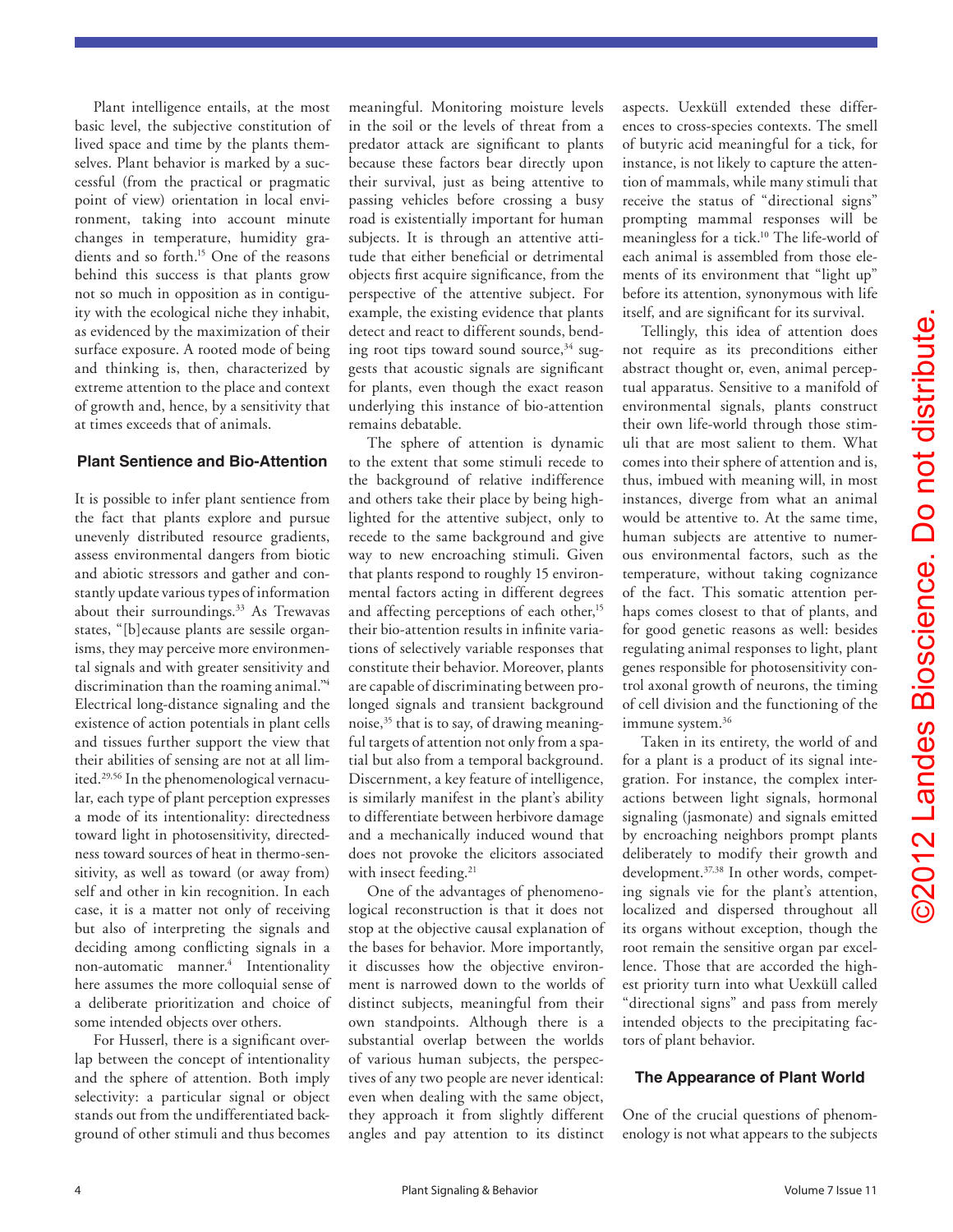of perception but the how of this appearance. And so, *how* does the world appear to plants?

If, for plants, the environment appears as a complex spatial and temporal mosaic of resources,<sup>15,16</sup> as well as of light and shadow, then, from the plant perspective, it does not present itself as a conglomeration of discrete objects. This is not necessarily a limitation, as Bergson has argued that objective representations are impositions onto the flux of pure perception that delimit reality in keeping with the limits of human need.39 That representational thought is not required for consciousness is also a conclusion of phenomenologists, who propose that what appears to human subjects is not a representation of the thing ("picture-consciousness") but the thing itself. Similarly, plants do not register a representation of light, but light itself, and their cellular light memory is a memory of light itself, as it permits plants to use the photon energy absorbed in excess by some leaves to improve the chances of survival for the whole plant (e.g., Arabidopsis) in the future.<sup>40</sup>

But what about spatial representations of the environment? Is it necessary to postulate the existence of a complete cognitive map or a coherent global representation of foraging space in plants to account for their spatial orientation? Just as insect navigation may rely on a decentralized memory without the assumption of path integration, $41$  so maze navigation by the roots in search of resource-rich soil patches may operate with a plant version of such decentralized memory, as roots "integrate the signals of soil hardness, stones, light penetration, temperature, invertebrates, the polarized distribution of water, calcium or nitrate, the presence of gases like carbon dioxide or even nitrous oxide and numerous internal signals into the decisions necessary about new root growth and direction."42 The choice between highly  $localized$  tissue responses $43$  and physiological or morphological changes at the level of the entire plant is predicated on a false premise, viz., that a global response is possible only thanks to information being integrated into a cognitive map. But, as we know from phenomenological investigations, bodily orientation as a whole does not depend either on the explicit cognition of space or on the analysis of movement into its constitutive elements; in fact, deliberate mental reconstruction of the body's routine operations interferes with their fluid execution. The body with its movements and the plant with its morphological changes can be behaviorally involved as a whole without an integrated cognitive map of the space wherein they live and grow. Via the route of "embodied cognitive science," which dovetails with phenomenology, Garzón reaches a similar conclusion regarding the decentralized intelligence of plants.<sup>31</sup>

In other words, space does not appear from the perspective of plants as an undifferentiated totality but as a complex network of sites, some of them more preferential for foraging. In this, the life-world of higher plants parallels their modular construction that objectively evinces the history of choices made in favor of resource-rich places. (This is why Nietzsche is correct in his assertion that, "to the plant, the whole world is plant; to us man."44) Still, this spatial archive is not limited to past events alone, as Firn argues.43 According to Bell et al., both roots and shoots located at the ends of branches, or "spacers," are projected into habitat space in search of optimal feeding sites.<sup>16,45</sup> Spacers are, indeed, the organic exemplars of plant intentionality and they create the sense of space for a plant that is far from an impassive thing-like being deposited in the environment.

Plants' spatial relation to the places of their growth is not unidirectional: in a feedback loop, spacers shorten and branching intensifies under the conditions of high resource availability.<sup>16</sup> Periods of phenomenological space-construction and vertical growth alternate with phases of lateral or horizontal space-occupation, although shade tolerant species may not exhibit the same plasticity in their relation to space as their shade intolerant counterparts. And, just as the spatiality of plants is irreducible to an abstract totality, so their temporality is not an empty continuum filled with successive developmental events but a variable rhythm attuned to the environmental conditions, the proximity of neighboring plants, past developmental history and future-oriented goals. If space appears as a mosaic of resources, then time is

experienced in keeping with the phenomenological retention-protention model, i.e., the retrieval of past memorialized events and their projection into the future (or, in Garzón's terms, the assessment of environmental regularities in order to predict the future<sup>31</sup>). The events of plant development and adaptation do not fill a preexisting temporal axis but form, across their multiple interactions, the inner time consciousness of plant life.

#### **Modular Development and Dispersed Intelligence**

Much confusion in botany, on the subject of plant intelligence, has to do with the philosophical (more concretely, epistemological) issues pertaining to the conditions of possibility for intelligence. In the now classic exchange between Trewavas and Firn, both interlocutors assumed that the burden of proof lies with the proponents of the new paradigm and their ability to argue convincingly that the entire plant is an individual entity. Actually, Trewavas was careful enough to liken a plant to a "democratic confederacy,"15 in keeping with the model of a meta-population.<sup>42</sup> Firn, conversely, submitted the multiplicity inherent in this model to a *reductio ad absurdum* by negating any meaningful interconnection within meta-populations. A trace of this presupposition is also visible in the cognitive scientific approach that emphasizes the central processing of information by intelligent systems, albeit with a greater degree of flexibility and openness to decentralization. Nonetheless, recently, there has been a marked departure from the idea that intelligence is an emergent property of individuals in discussions of plant signaling and behavior, for example in the studies of swarming behavior in plant roots.46

Phenomenologists interested in the questions of embodiment and everyday life have long accepted the thesis of a dispersed intentionality, the oft-disjointed striving or directedness of subjects to multiple goals at once. Scattered trajectories of intentionality are also characteristic of plant life. Colonies of lower plants feature social intelligence, akin to that of a beehive or an anthill. Similarly, the world of higher plants furnishes a perfect image of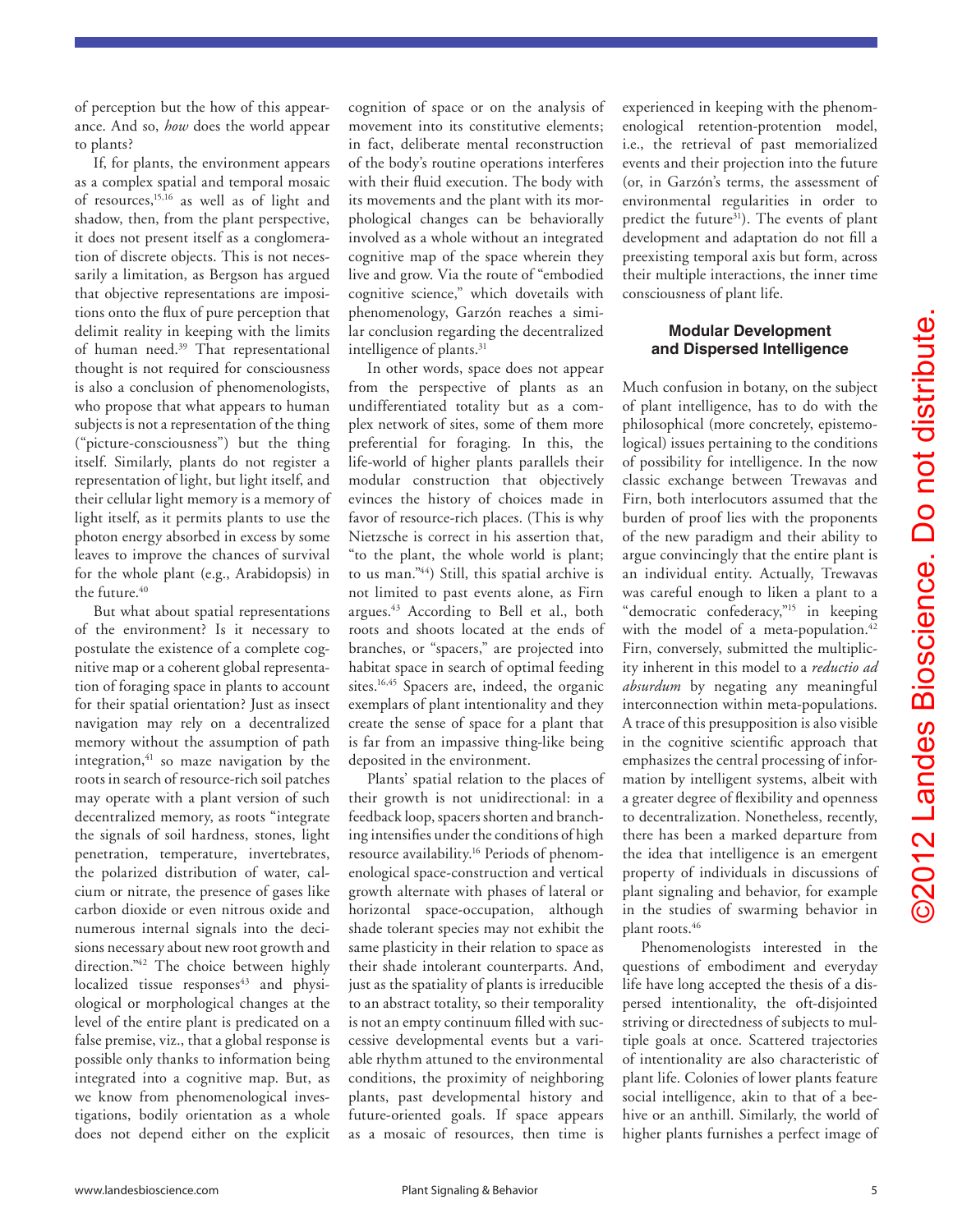dispersed intentionality in modular development or iterative growth:<sup>20</sup> adaptively variable growth is uneven and involves complex branching patterns that effectively respond to sub-optimal niche conditions in order to recover the optimal niche for a given plant.<sup>15</sup> Each shoot and part of root pursues its own trajectory of intentionality, reflecting the uneven distribution of resources to which it strives and, most often, contributing to the asymmetry of the whole. Only those who idealize the animal style of growth and development present the plant as a "poorly integrated organism" or a "population of redundant organs competing with one another."20,47 The limited organismic model is simply incompatible with modular development that draws its behavioral plasticity from active meristems, capable of growing into organs of undetermined characteristics<sup>14</sup> —and the same incompatibility applies to the two modes of intelligent engagement in the life-worlds of organisms and vegetal meta-populations.

The dispersion of intentionality in plants does not signify a permanent state of distraction due to their inability to achieve anything like lasting concentration. Rather, their bio-attention is what we may call "hyper-attention," as every vertical shoot, leaf and rootlet monitors the minutest environmental variations proximate to it. Far from a redundancy, the plant's non-totalized intelligence is explicable, in cognitive terms, as a paralleling processing model, with every organ of intentionality playing the role of a parallel processor. Phenomenologically, the dispersion of attention and intentionality in lived space and time betokens the dispersion of life itself, which is only overcome at the moment of death. In turn, the organismic aggregate with its total integration of parts subjugated to the demands of the whole leads to a modeling of animal life on a figure of death. If the plant does not live up to this ideal image, this "deficiency" is a testimony to the exquisitely lively character of its intentionality, bio-attention and modular plasticity. It follows that a modular structure of higher plants implies the existence of modular memory and modular intelligence that, likewise, do not correspond to the organismic logic.

The dispersion of intentionality in its striving (directedness) toward the outside world resonates with what Trewavas and Baluška define as consciousness or awareness that extends all the way down to the cellular level.<sup>33</sup> The intelligence of such consciousness hinges on the appropriateness of the response by cells or by communities of cells to their environment. Modular development is merely an expression of this attunement by the cells of the meristems interacting with each other and with their milieu to ensure optimal growth through local—and sometimes global: cf. the example of stilt palm<sup>15,42</sup>—behavioral modification. Neither consciousness nor memory is a hidden sphere of subjective interiority; whereas consciousness, in the simplest terms, is a tendency toward exteriority, memory is the accessible inscription or the trace of an exterior event on the body that has experienced it. It is in this way that phenomenology and plant neurobiology may join forces in a struggle against some of the most pernicious metaphysical and scientific prejudices, namely the concept of a hidden or withdrawn (free) will, the encompassing totality of an organism, and so forth.

### **Plant Communication and Partially Overlapping Worlds**

When it is observed that intelligence is not concentrated in a single organ but is a property of the entire living being and, moreover, that intelligent behavior cannot be divorced from the context that elicits it,<sup>4</sup> several longstanding Western biases are disrupted. Unlike the presumably contextfree abstract rationality, plant intelligence is as context-dependent as the sessile plant itself. Its decentralized structure means that, besides being non-hierarchical, it does not fall under the category of organismic life, succinctly expressed by French philosopher and physician, Canguilhem: "To live is to radiate; it is to organize the milieu from and around a center of reference, which cannot itself be referred to without losing its original meaning."48 The plant does not organize its milieu; it is comprised of a series of internal communicative networks (e.g., biochemical and hormonal channels,<sup>37</sup> or synaptic cell-cell communication<sup>18,49</sup>) and external

communication pathways that connect it to its environment. It is, thus, an open system, coupled with its environment.<sup>31</sup>

The phenomenological word for this open system is "world" or "life-world," referring to the world of and for the living subject in question and inseparable from this subject. Both plants, conceived as meta-populations, and plant communities are worlds in the phenomenological sense. Their capacity for kin recognition is perhaps best understood not in the categories of "self" and "other" but in terms of the construction of a world in common and a clash between various life-worlds. Examples of this phenomenon abound. Crown shyness in trees of the same species, such as *Dryobalanops aromatica* and *Pinus pinea*, or within a single crown of Shorea,<sup>20</sup> confirms that both individual tree specimen and the meta-population comprising the same tree act as subjects of a common world. The same applies to the more modest rooting volumes of *Cakile edentula* grown with kin plants.<sup>17,50</sup> Conversely, the more aggressive roots of *Cakile edentula* grown in the same pots with stranger plants, as well as the release of volatiles as a defense against insect herbivores, indicate the encroachment of another world, whether that of animal species or of another plant species. In a drought, specimen of *Pisum sativum* communicate the onset of adverse environmental conditions through biochemical messages emitted by the roots to other pea plants unaffected by this abiotic stress factor.52 Their world-construction is accomplished in common. Communication of mechanical trauma from a wounded to the unwounded leaves of the same tomato plant, as evidenced by the activation of proteinase inhibitor at the site of injury and in other distal aerial regions of the plant,53,54 is equally an example of a joint constitution of the world by a meta-population grouped as a tomato plant.

In light of modular development introducing a set of ambiguities into conceptions of individuality—particularly, into the difference between "self" and "nonself" within and between plant metapopulations and plant communities—the phenomenological notion of the world resolves a terminological and methodological problem in the study of plant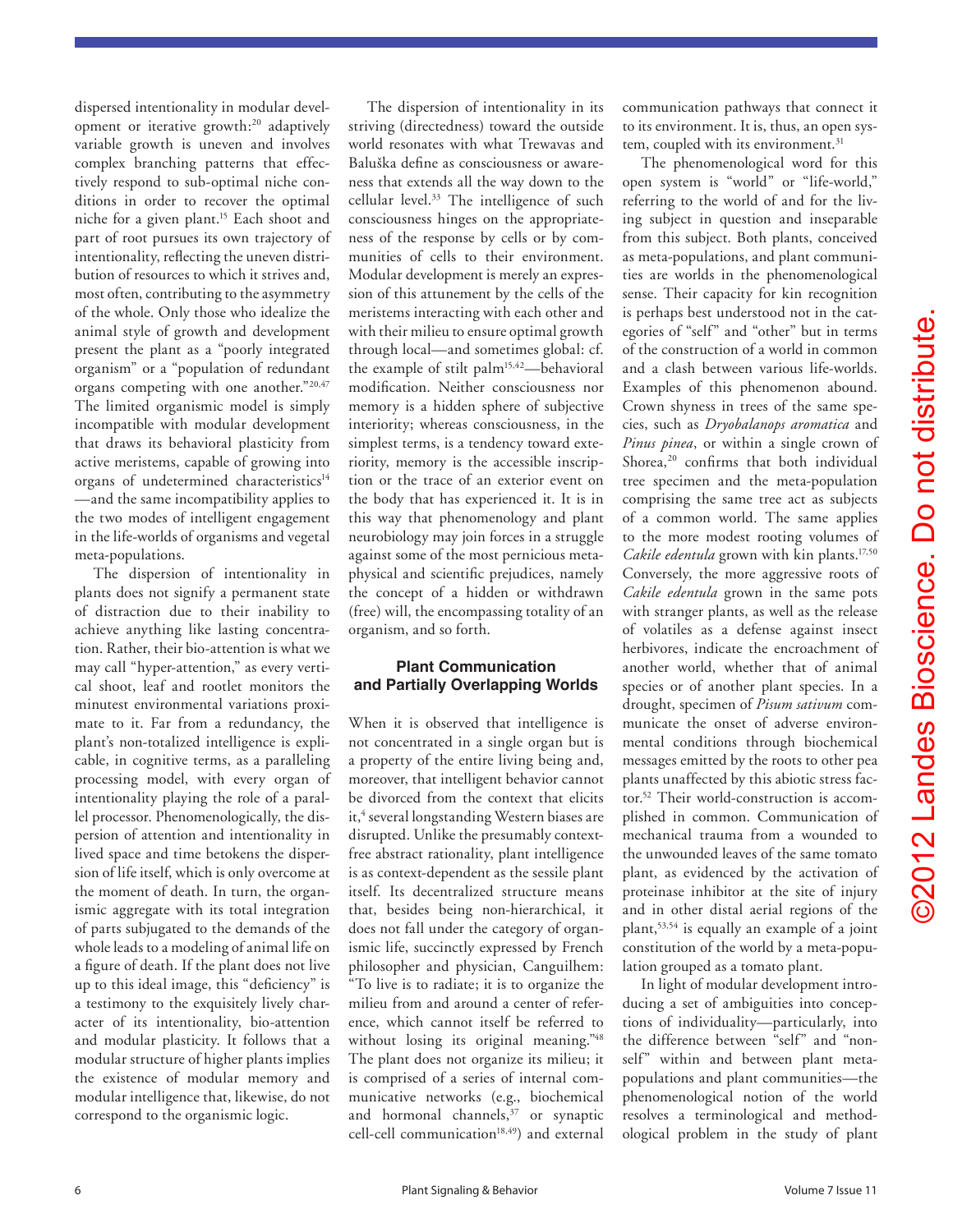signaling and behavior. This phenomenological term is applicable to lower plants that live in colonies as much as to higher plants, such as trees, that are at the same time colonies and individual units.<sup>20,51</sup> A world is a complex of mutually interacting multiple intentionalities (co-intentionality) and the environment to which they are directed. Unlike the unity of the will, cointentionality preserves the sense of multiplicity of initiatives by the constituent members of a meta-population or a plant colony. Note, in this respect, that the same ecosystem usually accommodates several partially overlapping or even clashing worlds with divergent intentionalities or with structures directed toward the same intended targets (e.g., limited resources). Note, also, that parts of the so-called "other worlds" do not need to be perceived as a threat, but may be utilized for the furthering of the goals—thus, the enhancement of intentional fulfillment—of the phenomenological life-world that communicates to them. The abovementioned example of volatiles from insect-damaged plants that attract natural enemies of the herbivores corroborates this, as do most plant-pollinator interactions.

### **Conclusion: The Promises of Phenomenological Plant Intelligence Research**

This article provided no more than the prolegomena to the fruitful interdisciplinary combination of phenomenology, botany and population ecology—an approach we may term *phytophenomenology*. Each of the phenomenological themes under discussion here merits further consideration, so as to inform current debates surrounding plant decisions, choices and behaviors that are not determined in linear and mechanistic ways. A crucial methodological advantage of phytophenomenology is that it neither treats plants as passive objects (or quasi-mechanical structures relegated to the background of animal life) nor accepts the Western metaphysical equation of subjectivity with autonomy, unity, individuality, personhood or will. The centerpiece of this approach is the phenomenological concept of intentionality and its relevance to plant life: the directedness-toward of intentionality as a

general descriptor of behaviors characteristic of sessile and mobile beings; the dispersion of plant intentionality in vegetal sentience and bio-attention; the spatial and temporal construction of plant world through a network of dispersed intentionalities; the appropriateness of modular development to this dispersion; and, finally, plant co-intentionality and clashing intentionalities as theoretical descriptions of communication, kin recognition and cross-species/cross-kingdoms interactions. A supplement to the cognitive (information-processing), evolutionary and ecological perspectives on plant intelligence, phytophenomenology is thus capable of synthesizing large amounts of scientific data into a coherent explanatory framework.

#### **References**

- 1. Cvrcková F, Lipavská H, Zárský V. Plant intelligence: why, why not or where? Plant Signal Behav 2009; 4:394-9; PMID:19816094; http://dx.doi. org/10.4161/psb.4.5.8276.
- 2. Alpi A, Amrhein N, Bertl A, Blatt MR, Blumwald E, Cervone F, et al. Plant neurobiology: no brain, no gain? Trends Plant Sci 2007; 12:135- 6; PMID:17368081; http://dx.doi.org/10.1016/j. tplants.2007.03.002.
- 3. Warwick K. The quest for intelligence. London: Judy Piatkus 2001.
- 4. Trewavas A. What is plant behaviour? Plant Cell Environ 2009; 32:606-16; PMID:19143994; http:// dx.doi.org/10.1111/j.1365-3040.2009.01929.x.
- 5. Pollan M. The botany of desire: a plant's-eye view of the world. New York: Random House 2002.
- 6. Baluška F, Mancuso S. Deep evolutionary origins of neurobiology: Turning the essence of 'neural' upside-down. Commun Integr Biol 2009; 2:60- 5; PMID:19513267; http://dx.doi.org/10.4161/ cib.2.1.7620.
- 7. Saha RN, Dudek SM. Action potentials: to the nucleus and beyond. Exp Biol Med (Maywood) 2008; 233:385-93; PMID:18367626; http://dx.doi. org/10.3181/0709-MR-241.
- 8. Chamovitz D. What a plant knows: a field guide to the senses. New York: Scientific American / Farrar, Staus & Giroux 2012.
- 9. Goldstein K. The organism. New York: Zone Books 2000.
- 10. von Uexküll J. A foray into the worlds of animals and humans. Minneapolis & London: University of Minneapolis Press 2010.
- 11. Hall M. Plants as persons: a philosophical botany. Albany: SUNY Press 2011.
- 12. Thompson E. Mind in life: biology, phenomenology, and the sciences of mind. Cambridge: Harvard University Press 2010.
- 13. Aristotle. On the soul. Cambridge & London: Harvard University Press 1957.
- 14. Karban R. Plant behaviour and communication. Ecol Lett 2008; 11:727-39; PMID:18400016; http:// dx.doi.org/10.1111/j.1461-0248.2008.01183.x.
- 15. Trewavas A. Aspects of plant intelligence. Ann Bot 2003; 92:1-20; PMID:12740212; http://dx.doi. org/10.1093/aob/mcg101.
- 16. Hutchings MJ, de Kroon H. Foraging in plants: the role of morphological plasticity in resource acquisition. Adv Ecol Res 1994; 25:159-238; http://dx.doi. org/10.1016/S0065-2504(08)60215-9.
- 17. Biedrzycki ML, Bais HP. Kin recognition in plants: a mysterious behaviour unsolved. J Exp Bot 2010; 61:4123-8; PMID:20696656; http://dx.doi. org/10.1093/jxb/erq250.
- 18. Baluška F, Mancuso S. Plants and animals: convergent evolution in action? In:Plant-environment interactions, signaling, and communication in plants. Ed. Baluška F. Berlin & Heidelberg: Springer 2009; 285-301.
- 19. Hegel GWF. Hegel's philosophy of nature: encyclopaedia of the philosophical sciences (1830). Oxford: Oxford University Press 2004.
- 20. Hallé F. In praise of plants. Cambridge: Timber Press 2002.
- 21. Paré PW, Tumlinson JH. Plant volatiles as a defense against insect herbivores. Plant Physiol 1999; 121:325-32; PMID:10517823; http://dx.doi. org/10.1104/pp.121.2.325.
- 22. Darwin CR. The power of movement in plants. London: John Murray 1880.
- 23. Baluška F, Mancuso S, Volkmann D, Barlow PW. The 'root-brain' hypothesis of Charles and Francis Darwin: Revival after more than 125 years. Plant Signal Behav 2009; 4:1121-7; PMID:20514226; http://dx.doi.org/10.4161/psb.4.12.10574.
- 24. Nietzsche F. The will to power. New York: Vintage Books 1968.
- 25. Aristotle. The physics. Cambridge: Harvard University Press 1933-35.
- 26. Bergson H. Creative evolution. New York: Barnes & Noble Books 2005.
- 27. Wayne R. The excitability of plant cells: with a special emphasis on characean internodal cells. Bot Rev 1994; 60:265-367; PMID:11539934; http://dx.doi. org/10.1007/BF02960261.
- 28. Brenner ED, Stahlberg R, Mancuso S, Vivanco J, Baluška F, Van Volkenburgh E. Plant neurobiology: an integrated view of plant signaling. Trends Plant Sci 2006; 11:413-9; PMID:16843034; http://dx.doi. org/10.1016/j.tplants.2006.06.009.
- 29. Baluška F. Recent surprising similarities between plant cells and neurons. Plant Signal Behav 2010; 5:87-9; PMID:20150757; http://dx.doi.org/10.4161/ psb.5.2.11237.
- 30. Cashmore AR. Cryptochromes: enabling plants and animals to determine circadian time. Cell 2003; 114:537-43; PMID:13678578; http://dx.doi. org/10.1016/j.cell.2003.08.004.
- 31. Garzón FC. The quest for cognition in plant neurobiology. Plant Signal Behav 2007; 2:208-11; PMID:19516990; http://dx.doi.org/10.4161/ psb.2.4.4470.
- 32. Schwartz A, Koller D. Diurnal phototropism in solar tracking leaves of *Lavatera cretica.* Plant Physiol 1986; 80:778-81; PMID:16664701; http://dx.doi. org/10.1104/pp.80.3.778.
- 33. Trewavas AJ, Baluška F. The ubiquity of consciousness. EMBO Rep 2011; 12:1221-5; PMID:22094270; http://dx.doi.org/10.1038/embor.2011.218.
- 34. Gagliano M, Mancuso S, Robert D. Towards understanding plant bioacoustics. Trends Plant Sci 2012; 17:323-5; PMID:22445066; http://dx.doi. org/10.1016/j.tplants.2012.03.002.
- 35. Jaillais Y, Chory J. Unraveling the paradoxes of plant hormone signaling integration. Nat Struct Mol Biol 2010; 17:642-5; PMID:20520656; http://dx.doi. org/10.1038/nsmb0610-642.
- 36. Chamovitz D. Do plants think? Scientific American 2012; http://www.scientificamerican.com/article. cfm?id=do-plants-think-daniel-chamovitz.